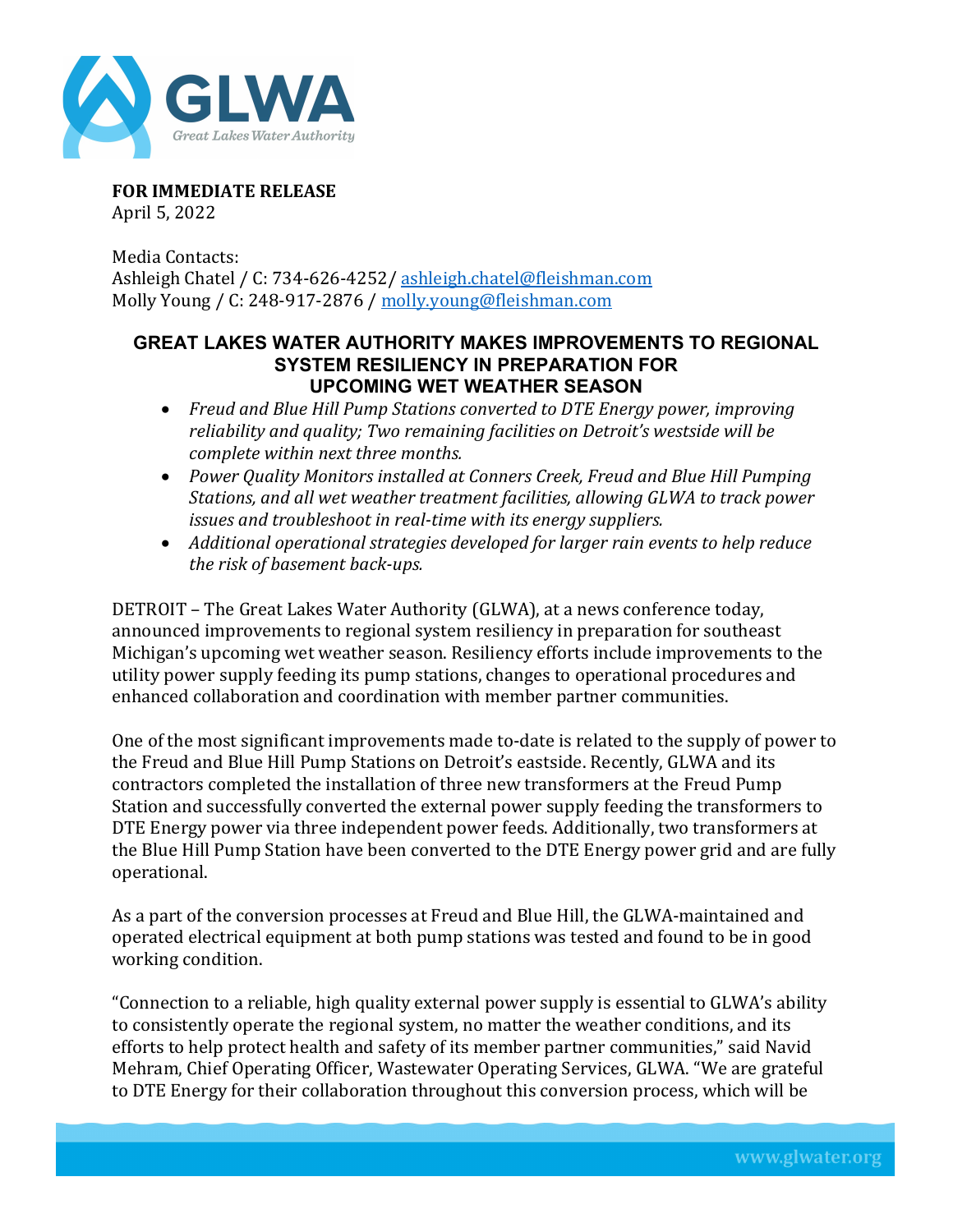completed over the next few months when the Baby Creek and Woodmere Pump Stations on Detroit's westside are converted and we look forward to a strong working relationship as we move into the future."

Additional actions that GLWA has taken to-date to improve system resiliency include:

- Installation of Power Quality Monitoring Systems (PQMs) on the Conners Creek, Freud and Blue Hill Pump Stations and all wet weather treatment facilities, which provide advance notice regarding power outages and help in diagnostics of power quality-related issues;
- Development of additional operational strategies for larger rain events to help reduce the risk of basement backups;
- Review and recalibration of instrumentation throughout the system;
- Reinspection of approximately more than 25 miles of the regional system, which is about 13 percent of the total GLWA regional sewer system, following the 2021 rain events;
- Increased frequency of notification of extreme wet weather events to the public through digital channels and the media;
- Expansion of coordination with member partner communities on both the eastside and westside of the regional system, including establishing lines of communication with public works directors to optimize flow through the regional system;
- Ongoing government outreach to discuss resources available for flood mitigation, including more than two dozen meetings with state and federal legislators.

"GLWA has worked diligently over the last nine months to take a close look at our system and our operations to identify how we might do things differently, how we can be best prepared for the severe storms that have been happening with increasing frequency not just locally, but nationally and internationally as a result of climate change," said Suzanne Coffey, Interim Chief Executive Officer, GLWA. "The immediate changes we have made will certainly assist us in our future wet weather responses. We are also focused on long-term solutions that will need to be addressed regionally. I believe GLWA is well-positioned to lead those conversations, and I remain committed to working with our member partners, regulators and other stakeholders to move the discussion forward.

Since GLWA was established five years ago, it has been focused on making improvements to create a resilient system. GLWA will invest more than \$1.7 billion in the region's water and wastewater infrastructure through its Capital Improvement Plan (CIP) over the next five years, with an expected average annual investment of \$345 million. This includes more than \$420 million in capital investments in the regional collection system underway or planned to start soon on Detroit's eastside.

###

## **About the Great Lakes Water Authority (GLWA)**

The Great Lakes Water Authority (GLWA) is the provider-of-choice for drinking water services to nearly 40 percent, and efficient and effective wastewater services to nearly 30